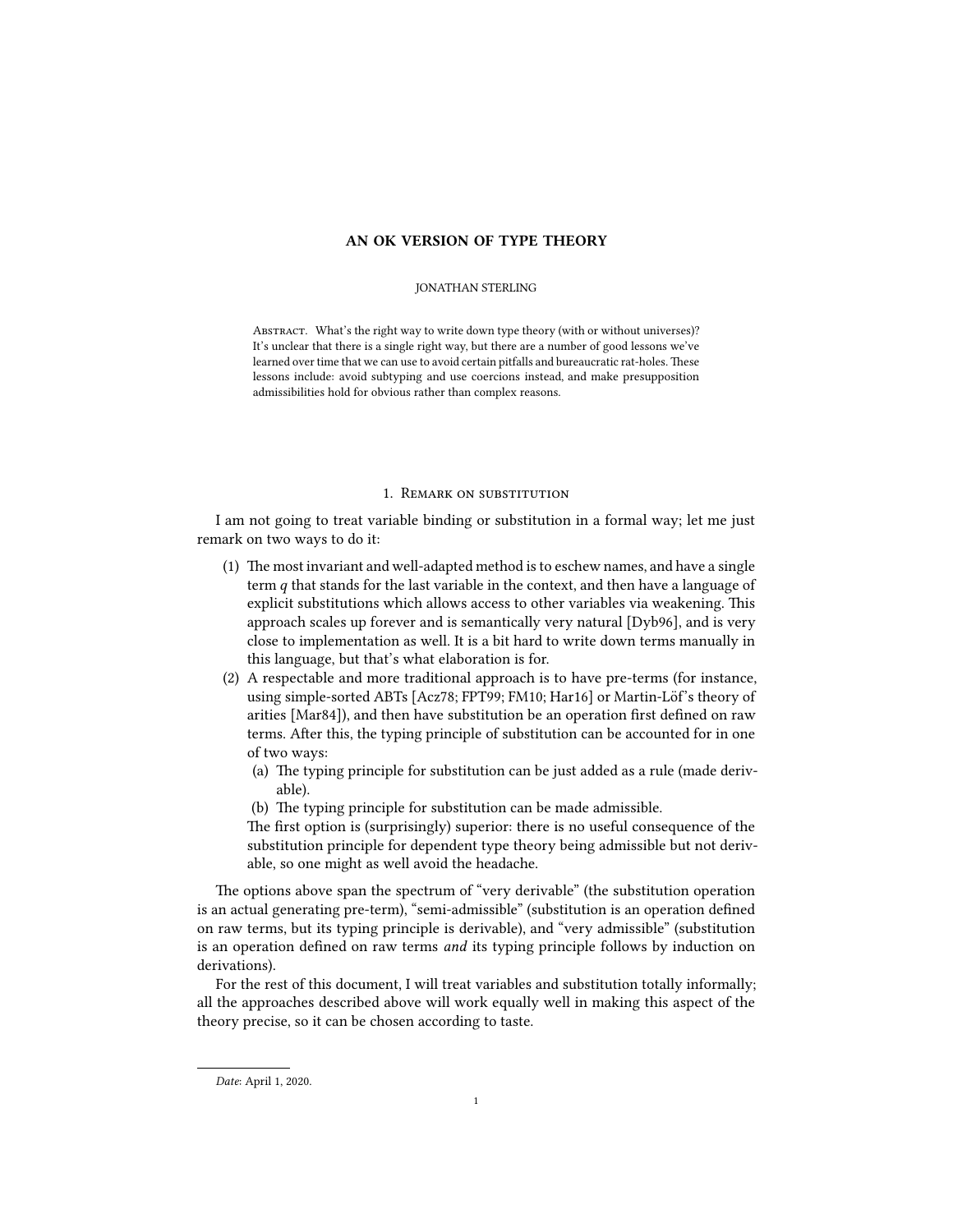#### 2 JONATHAN STERLING

## 2. Judgmental structure

I have tried (and invented) many different possibilities for formulating the judgmental structure of dependent type theory, but I have ultimately come to prefer a classic version due to Martin-Löf.

- (1) **Contexts:**  $\Gamma$  *ctx* means that  $\Gamma$  is a context.
- (2) Types:
	- (a)  $\Gamma \vdash A$  type means that A is a type in context  $\Gamma$ , presupposing  $\Gamma$  *ctx*.
	- (b)  $\Gamma \vdash A \equiv B$  type means that A and B are equal types in context  $\Gamma$ , presupposing Γ *ctx*,  $\Gamma \vdash A$  *type*, and  $\Gamma \vdash B$  *type.*
- (3) Terms:
	- (a)  $\Gamma \vdash a : A$  means that a is an term of type A in context  $\Gamma$ , presupposing  $\Gamma$  ctx and  $\Gamma \vdash A$  type.
	- (b)  $\Gamma \vdash a_0 \equiv a_1 : A$  means that  $a_0$  and  $a_1$  are equal terms of type A in context  $\Gamma$ , presupposing  $\Gamma$  *ctx*,  $\Gamma \vdash A$  *type*,  $\Gamma \vdash a_0 : A$ , and  $\Gamma \vdash a_1 : A$ .

2.1. Meaning of presuppositions (invariants of deduction). Each presupposition expresses a pair of invariants on a form of judgment; using the form of judgment  $\Gamma \vdash a : A$ as an example, these two invariants are as follows:

- (1) If you can derive  $\Gamma \vdash a : A$  then you must be able to derive  $\Gamma \vdash A$  type.
- (2) If you can derive  $\Gamma \vdash a : A$  and you can derive  $\Gamma \vdash A \equiv B$  type, then you must be able to derive  $\Gamma \vdash a : B$ .

Whether the presupposition admissibilities above are proper admissibilities or derivabilities depends on how you set up the theory. Generally speaking, it is quite perverse for (1) to be a rule of type theory, whereas it is usually necessary for (2) to be a rule of type theory. For (1) there are a number of options:

- (1) One convention is that in each rule of inference, every "metavariable" should have a single premise expressing the appropriate presupposition. Then, this presupposition admissiblity will follow by dependent case analysis on derivations without using any sophisticated induction. This is the most well-adapted and scalable approach.
- (2) Another convention is to try and minimize the premises to the rules, including extra premises only at leaf nodes (like typing principles for constants). With a great deal of work, a specific theory formulated in this way can be shown to exhibit the required presupposition admissibilities, but this is extremely fragile and there is essentially zero pay-off to working in this way. Adding a single rule to such a type theory will usually break these admissibilities (as noted by Streicher [Str91]), which is why it is always better to just include all the premises systematically.

2.2. **Congruence rules.** We do not write down any congruence rules! We assume enough rules to ensure that definitional equality is a congruence. This is one of the main motivations for working in an equational logical framework (to rule out any perverse kind of "equality" that is not a congruence!) [Car78; NPS90; Uem19].

2.3. The substitution principle. As I mentioned above, we will not be treating substitutions formally in order to support some flexibility in preferred presentation. But let me state what is not negotiable: the most well-adapted notion of substitution for dependent type theory is a *simultaneous* substitution  $\Delta \frac{r}{r}$ . So, a definition of when such a simul-<br>taneous substitution is well-typed should be given (either by rules or by induction on taneous substitution is well-typed should be given (either by rules, or by induction on contexts), and as well as a definition of when two simultaneous substitutions are equal,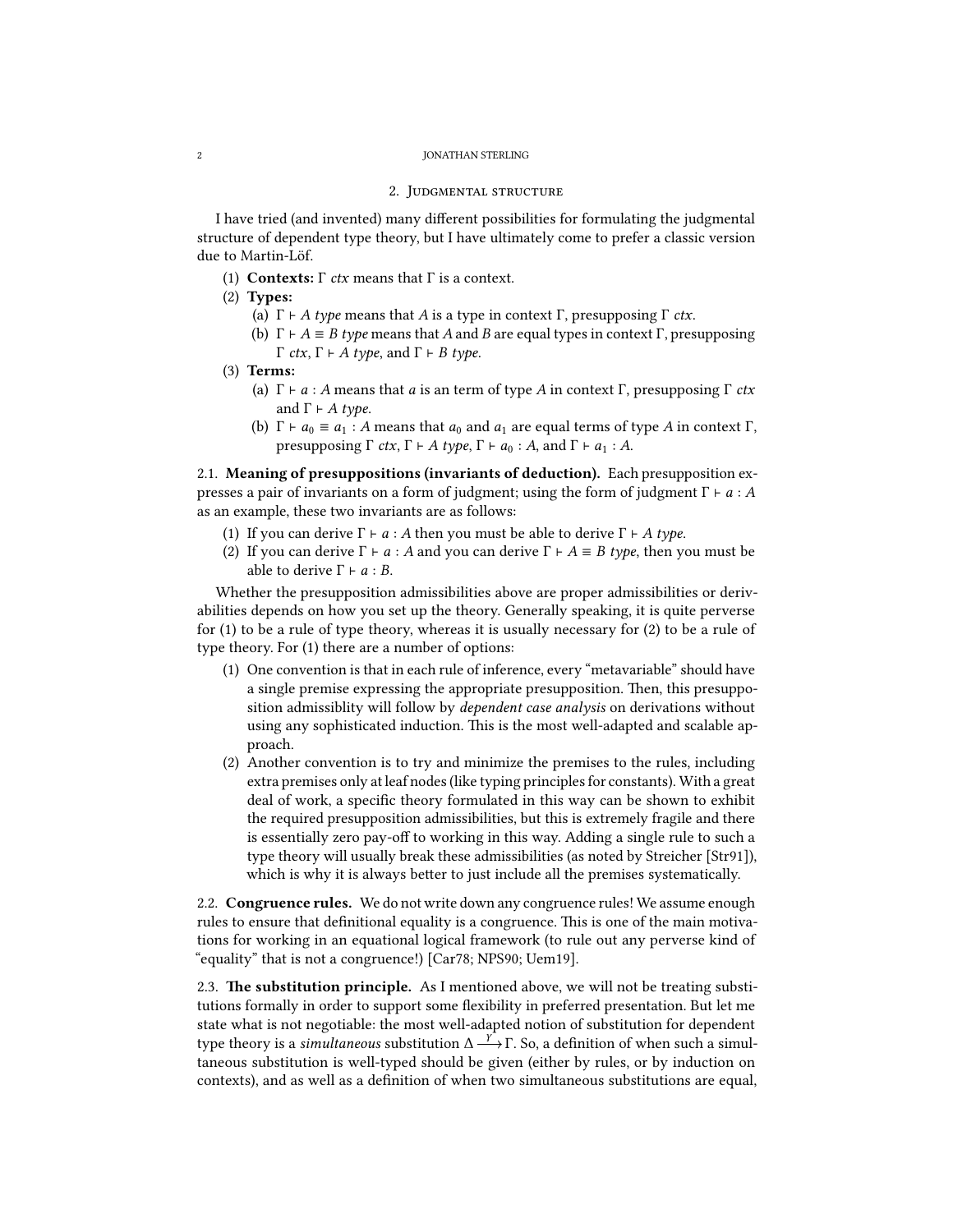and then we must arrange for the following substitution principles to hold in one way or another:

THE SUBSTITUTION

\n
$$
\frac{\Gamma, \Delta \, \text{ctx} \quad \Delta \xrightarrow{Y} \Gamma \quad \Gamma \vdash A \, \text{type}}{\Delta \vdash y^* A \, \text{type}}
$$
\nTERM SUBSTITUTION

\n
$$
\frac{\Gamma, \Delta \, \text{ctx} \quad \Delta \xrightarrow{Y} \Gamma \quad \Gamma \vdash A \, \text{type} \quad \Gamma \vdash a : A}{\Delta \vdash y^* a : y^* A}
$$

There are additional associativity and unit laws that one must arrange to hold, as well as naturality conditions for every constructor of type theory; if you define substitution as a meta-operation, these laws can be seen to hold by induction, or you can just add them as rules. I like to add them as rules (or, better yet, work in a logical framework where these principles are automatic). The need to answer this question in one way or another is another one of the main motivations for logical frameworks [HHP93].

# 3. The rules of type theory without universes

Now, I will describe the rules of type theory without universes; in the next section, I will show how to add universes in a well-adapted way. Please note how I am purposefully not adding any special premises for variable freshness, because I intend the use of named variables in this presentation to be a *mere notation* for any one of a thousand different precise accounts of variables.

| <b>EMPTY CONTEXT</b> | <b>CONTEXT EXTENSION</b><br>$\Gamma$ ctx $\Gamma \vdash A$ type |  |  |
|----------------------|-----------------------------------------------------------------|--|--|
| $\cdot$ ctx          | $\Gamma, x : A \, \text{ctx}$                                   |  |  |

We must add conversion rules (for both term typing and term equality); note how we systematically add all possible premises here to avoid any question of presupposition admissibility.

| CONVERSION (TERM)                                     | CONVERSION (EQUALITY)                                              |  |  |
|-------------------------------------------------------|--------------------------------------------------------------------|--|--|
| $\Gamma$ ctx $\Gamma \vdash A, B$ type                | $\Gamma$ ctx $\Gamma \vdash A, B$ type                             |  |  |
| $\Gamma \vdash A \equiv B$ type $\Gamma \vdash a : A$ | $\Gamma \vdash A \equiv B$ type $\Gamma \vdash a_0 \equiv a_1 : A$ |  |  |
| $\Gamma \vdash a : B$                                 | $\Gamma \vdash a_0 \equiv a_1 : B$                                 |  |  |

As an example, we will add the rules for dependent product types.

**DEPENDENT PRODUCT FORMATION**  

$$
\frac{\Gamma \, dx \qquad \Gamma \vdash A \, type \qquad \Gamma, x : A \vdash B(x) \, type}{\Gamma \vdash \Pi \vdash P(x) \, true}
$$

$$
\Gamma \vdash \prod_{x:A} B(x) \text{ type}
$$

dependent product introduction

$$
\frac{\Gamma \, \, \text{ctx} \qquad \Gamma \vdash A \, \text{type} \qquad \Gamma, x : A \vdash B(x) \, \text{type} \qquad \Gamma, x : A \vdash b(x) : B(x)}{\Gamma \vdash \lambda_{x:A.B(x)}(x.b(x)) : \prod_{x:A} B(x)}
$$

dependent product elimination

$$
\frac{\Gamma \, \, \text{ctx} \qquad \Gamma \vdash A \, \text{type} \qquad \Gamma, x : A \vdash B(x) \, \text{type} \qquad \Gamma \vdash f : \prod_{x:A} B(x) \qquad \Gamma \vdash a : A}{\Gamma \vdash \text{ap}_{x:A.B(x)}(f,a) : B(a)}
$$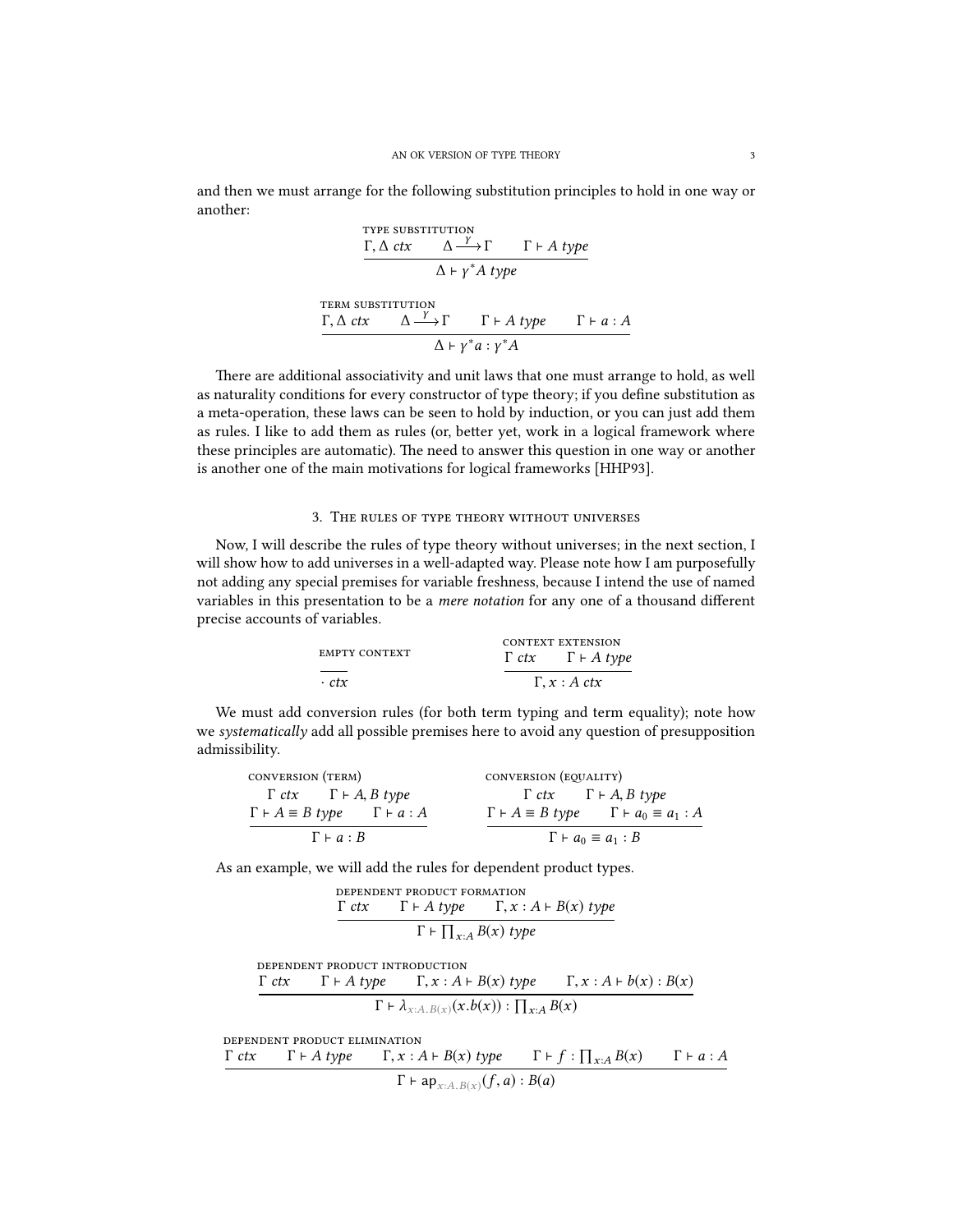#### 4 JONATHAN STERLING

| DEPENDENT PRODUCT COMPUTATION |                                                                                                 |  |                       |
|-------------------------------|-------------------------------------------------------------------------------------------------|--|-----------------------|
|                               | $\Gamma$ ctx $\Gamma$ + A type $\Gamma$ , $x$ : A + B(x) type $\Gamma$ , $x$ : A + b(x) : B(x)  |  | $\Gamma \vdash a : A$ |
|                               | $\Gamma \vdash ap_{x:A.B(x)}(\lambda_{x:A.B(x)}(x.b(x)), a) \equiv b(a) : B(a)$                 |  |                       |
|                               | DEPENDENT PRODUCT UNIQUENESS                                                                    |  |                       |
|                               | $\Gamma$ ctx $\Gamma$ + A type $\Gamma$ , $x$ : A + B(x) type $\Gamma$ + f : $\prod_{x:A} B(x)$ |  |                       |
|                               | $\Gamma$ + $f \equiv \lambda_{x:A.B(x)}(x.ap_{x:A.B(x)}(f,x)) : \prod_{x:A} B(x)$               |  |                       |

Other "negative" connectives (like dependent sum) will follow an analogous pattern. All such types should come equipped with an  $\eta$ -rule as above.

## 4. Extension: a universe

We will now see how to add a universe to the type theory. The most well-adapted way to add a universe is in the Tarskian style; universes a la Russell should be understood as a ` matter of elaboration, definitely not as a matter of semantics. It is occasionally said that the inclusion of explicit decoding of codes in the universe is an intolerable bureaucracy, but in fact it leads to a great simplification in both the syntax and semantics of dependent type theory, playing the same role that coercions have played in making sense of complex features of programming languages. It is very easy to elaborate universes a la Russell to ` universes à la Tarski, so it doesn't affect the user's experience.

| <b>UNIVERSE FORMATION</b><br>$\Gamma$ ctx | DECODING FORMATION<br>$\Gamma$ ctx $\Gamma \vdash a: \mathsf{U}$ |
|-------------------------------------------|------------------------------------------------------------------|
| $\Gamma \vdash \cup \textit{type}$        | $\Gamma \vdash$ el(a) type                                       |

A universe is closed under connectives by adding codes together with computation rules for their decodings. For instance, we add dependent product types to the universe in the following way:

PI CODE FORMATION  
\n
$$
\frac{\Gamma \, ctx \qquad \Gamma \vdash a : \bigcup \qquad \Gamma, x : \text{el}(a) \vdash b(x) : \text{U}}{\Gamma \vdash \hat{\Pi}_{x:a} b(x) : \text{U}}
$$
\nPI CODE DECDING  
\n
$$
\frac{\Gamma \, ctx \qquad \Gamma \vdash a : \text{U} \qquad \Gamma, x : \text{el}(a) \vdash b(x) : \text{U}}{\Gamma \vdash \text{el}(\hat{\Pi}_{x:a} b(x))} \equiv \prod_{x : \text{el}(a)} \text{el}(b(x)) \, type
$$

Remark 4.1. We are explaining the meaning of type codes by means of a rule of definitional equivalence decoding the type  $e|(a)$ . An alternative is to add introduction, elimination, computation, and uniqueness rules for  $el(a)$  expressing a definitional isomorphism instead; long-term this may be even better for implementations, because information may be lost when decoding a type code (this is a frequent occurrence in cubical type theories, in which the decoding of a V –type need not include the full data of the equivalence).

Since it's most traditional to use an equation rather than an isomorphism, I'm sticking to that for the moment; I just wanted to point out what the future might look like.  $\ddot{\bullet}$ 

#### 5. Extension: a cumulative hierarchy of universes

Let  $\mathcal L$  be a preorder whose elements  $k, l \in \mathcal L$  will be universe levels; it is most common to let  $\mathcal L$  be the set of natural numbers, but there is no reason à priori that sets with larger cardinality cannot be used. We will show how to extend type theory with a universe hierarchy parameterized in  $\mathcal L$ . First, for each  $k \in \mathcal L$  we add a universe à la Tarski: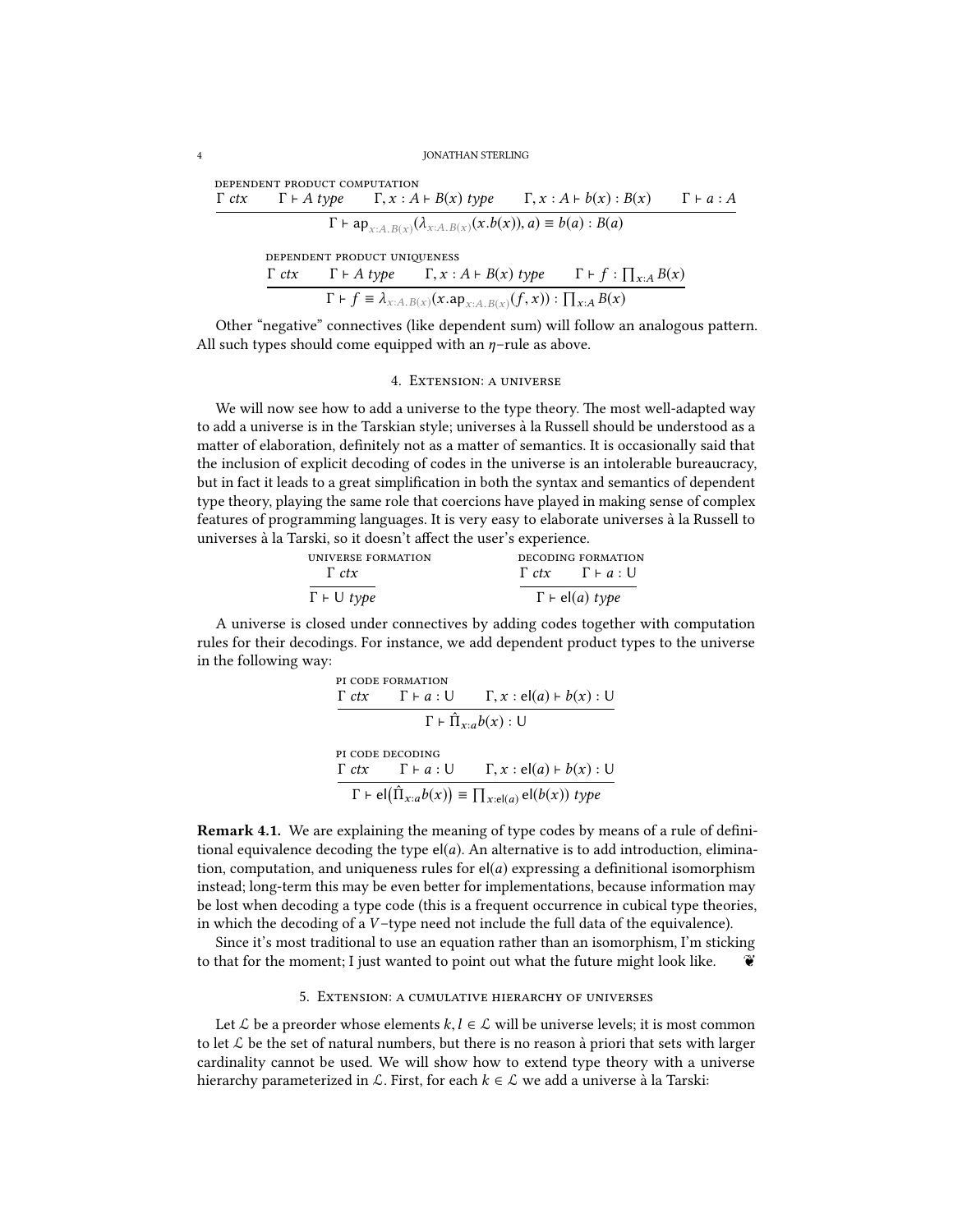#### AN OK VERSION OF TYPE THEORY 5

| UNIVERSE FORMATION<br>$\Gamma$ ctx     |                                               | DECODING FORMATION<br>$\Gamma$ ctx $\Gamma \vdash a: \mathsf{U}_k$ |  |  |
|----------------------------------------|-----------------------------------------------|--------------------------------------------------------------------|--|--|
| $\Gamma \vdash \bigcup_k \text{ type}$ |                                               | $\Gamma \vdash el_k(a) \text{ type}$                               |  |  |
| PI CODE FORMATION                      | $\Gamma$ ctx $\Gamma \vdash a : \bigcup_{k}$  | $\Gamma, x : \mathsf{el}_k(a) \vdash b(x) : \mathsf{U}_k$          |  |  |
|                                        |                                               | $\Gamma \vdash \hat{\Pi}_{x:a}^k b(x) : \mathsf{U}_k$              |  |  |
| PI CODE DECODING                       |                                               |                                                                    |  |  |
|                                        | $\Gamma$ ctx $\Gamma \vdash a : \bigcup_{k}$  | $\Gamma, x : el_k(a) \vdash b(x) : \bigcup_k$                      |  |  |
|                                        | $\lambda$ , $\lambda$ , $\lambda$ , $\lambda$ |                                                                    |  |  |

 $\Gamma \vdash \mathsf{el}_k\big(\hat{\Pi}_{x:a}^k b(x)\big) \equiv \prod_{x:\mathsf{el}_k(a)} \mathsf{el}_k(b(x))$  type

We must also include codes for smaller universes. Every universe  $\mathsf{U}_k$  needs to have a code  $\hat{\mathbf{U}}_k^l$  in each universe  $\mathbf{U}_l$  where  $l > k$ .

| UNIVERSE CODE                                       | UNIVERSE CODE DECODING                                    |
|-----------------------------------------------------|-----------------------------------------------------------|
| $\Gamma$ ctx $(k < l)$                              | $\Gamma$ ctx $(k < l)$                                    |
| $\Gamma \vdash \hat{\mathsf{U}}_k^l : \mathsf{U}_l$ | $\Gamma \vdash el_l(\hat{U}_k^l) \equiv U_k \text{ type}$ |

Likewise, the decodings  $\mathsf{el}_k(a)$  need to have codes in  $\mathsf{U}_l$  whenever  $l \geq k$ :

(hold on for the official rule) <sup>Γ</sup> ctx <sup>Γ</sup> ` <sup>a</sup> : <sup>U</sup><sup>k</sup> (<sup>l</sup> <sup>≥</sup> <sup>k</sup>) Γ ` el<sup>ˆ</sup> l k (a) : <sup>U</sup><sup>l</sup>

Squinting, this appears to be a functorial action for the level preorder on the universe hierarchy, so it will be clearer to write it as  $\bigcap_{k=0}^{l} a$ , meaning "lift the code a from level k to level  $l$ ". Then the remaining rules that we need will write themselves: level  $l$ ". Then the remaining rules that we need will write themselves:

universe lift <sup>Γ</sup> ctx <sup>Γ</sup> ` <sup>a</sup> : <sup>U</sup><sup>k</sup> (<sup>l</sup> <sup>≥</sup> <sup>k</sup>) Γ ` ⇑<sup>l</sup> k <sup>a</sup> : <sup>U</sup><sup>l</sup> lift unit <sup>Γ</sup> ctx <sup>Γ</sup> ` <sup>a</sup> : <sup>U</sup><sup>k</sup> Γ ` ⇑<sup>k</sup> k <sup>a</sup> <sup>≡</sup> <sup>a</sup> : <sup>U</sup><sup>k</sup> lift assoc <sup>Γ</sup> ctx <sup>Γ</sup> ` <sup>a</sup> : <sup>U</sup><sup>k</sup> (<sup>m</sup> <sup>≥</sup> <sup>l</sup> <sup>≥</sup> <sup>k</sup>) Γ ` ⇑<sup>m</sup> l ⇑ l k a ≡ ⇑<sup>m</sup> k <sup>a</sup> : <sup>U</sup><sup>m</sup>

5.1. Rational cumulativity. The rational counterpart to "cumulativity" is then obtained by adding the following rule of definitional equivalence:<sup>1</sup>

$$
\frac{\text{CUMULATIVITY}}{\Gamma \vdash el_l(\hat{\mathcal{T}}_k^l a)} = \text{el}_k(a) \text{ type}
$$

 $\mathcal{L}(\mathbb{R}^n)$  are alternative "non-cumulative" thing to do is to add introduction, elimination, computation, and uniqueness rules to each type el $_l$ ( $\bigcap_{k}^{l} a$ <br>definitional isomorphism ) expressing the equation above as a definitional isomorphism.

Exercise 5.1. Show that, in the presence of the CUMULATIVITY rule above, the following definitional equivalence of types holds:

$$
\mathsf{el}_l\big(\bigcap_k^l \hat{\Pi}_{x:a}^k b(x)\big) \equiv \mathsf{el}_l\big(\hat{\Pi}_{x:\bigcap_k^l a}^l \bigcap_k^l b(x)\big)
$$

<sup>&</sup>lt;sup>1</sup>The adaptation of the name "cumulativity" for this rule is due to Shulman [Shu19].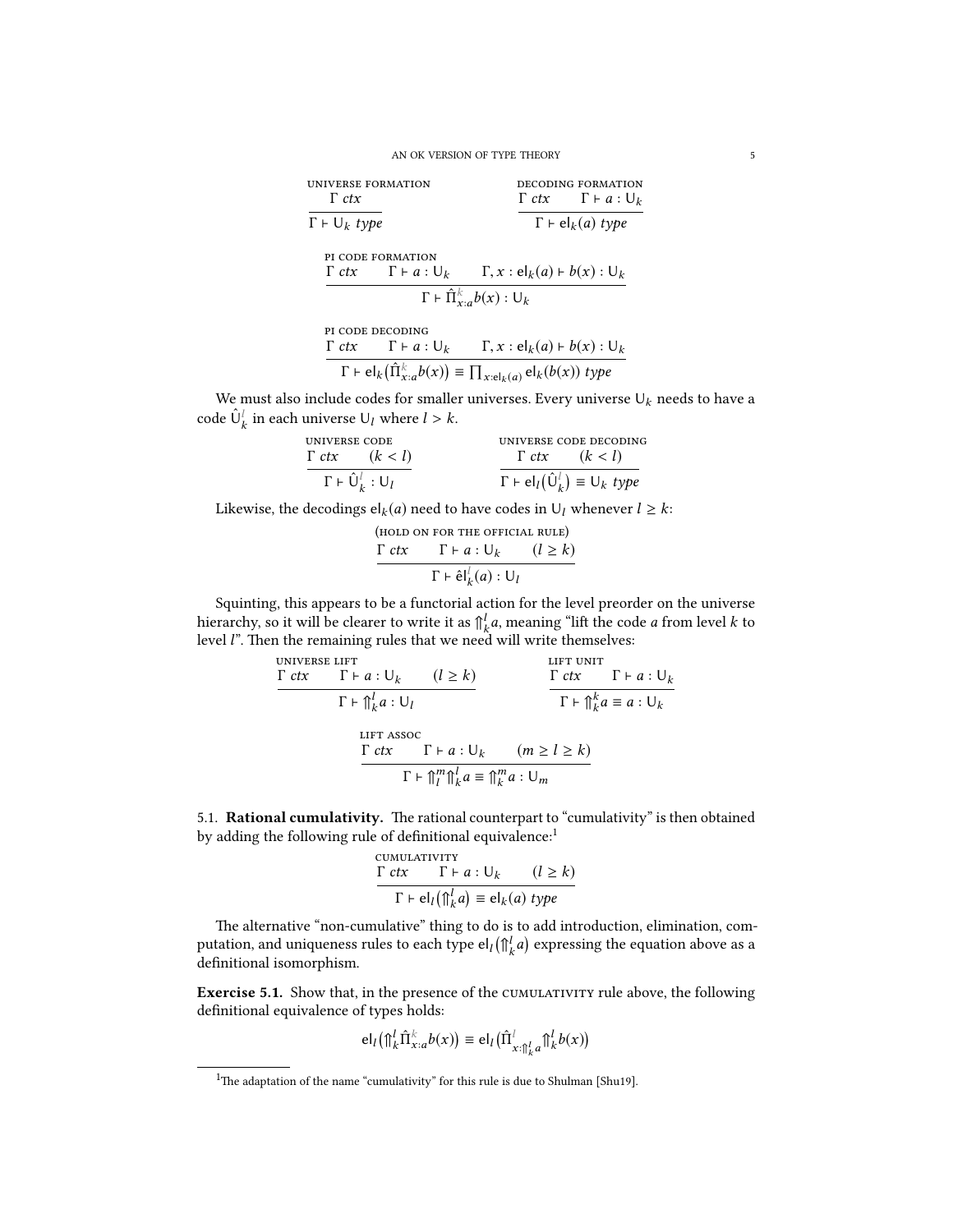Remark 5.2. It is also possible to add even stronger rules than CUMULATIVITY, which are reasonable but even harder to justify in many models. For instance, one might have the following rule (which is stronger than the equation from Exercise 5.1!):

$$
\frac{(\cdots)}{\Gamma + \int_{k}^{l} \hat{\Pi}_{x:a}^{k} b(x) \equiv \hat{\Pi}_{x:\int_{k}^{l} a}^{l} \hat{\Pi}_{k}^{l} b(x) : \mathsf{U}_{l}
$$

I personally recommend against including such a rule, as it is not needed in practice. But my coauthors and I have included it in the past in various presentations of type theory [SAG19; Ste18].

5.2. Eschewing cumulativity. Another alternative is to eschew the cumulativity equation and add introduction, elimination, computation, and uniqueness rules to each type  $\text{el}_l(\mathcal{F}_k^l a)$  expressing the equation above as a definitional isomorphism. This version of  $\tau_{\text{tr}}(\mathbf{r}_{k})$  is the type theory has many more useful models (Shulman [Shu19] gives a general coherence theorem for finding such models, based on an extension of the local universes method [LW15]).

## 6. Extension: a type of booleans

We may add a type of booleans, as an example of a type that we will not give an  $\eta$ -rule. boolean formation boolean introduction

|              |                            | <b>BUULEAN FURMATION</b><br>$\Gamma$ ctx                                                                                                                    | <b>BUULEAN INTRODUCTION</b><br>$\Gamma$ ctx                   |  |  |
|--------------|----------------------------|-------------------------------------------------------------------------------------------------------------------------------------------------------------|---------------------------------------------------------------|--|--|
|              |                            | $\Gamma$ + bool type                                                                                                                                        | $\Gamma$ + tt, ff : bool                                      |  |  |
|              | <b>BOOLEAN ELIMINATION</b> |                                                                                                                                                             |                                                               |  |  |
| $\Gamma$ ctx |                            | $\Gamma, x : \text{bool} \vdash C(x) \text{ type } \Gamma \vdash t : C(\text{tt}) \quad \Gamma \vdash f : C(\text{ff}) \quad \Gamma \vdash b : \text{bool}$ |                                                               |  |  |
|              |                            |                                                                                                                                                             | $\Gamma$ + if $_{x.C(x)}(b; t; f)$ : $C(b)$                   |  |  |
|              |                            | <b>BOOLEAN COMPUTATION</b>                                                                                                                                  |                                                               |  |  |
|              |                            | $\Gamma$ ctx $\Gamma, x : \text{bool} \vdash C(x)$ type $\Gamma \vdash t : C(\text{tt}) \quad \Gamma \vdash f : C(\text{ff})$                               |                                                               |  |  |
|              |                            |                                                                                                                                                             | $\Gamma$ + if <sub>x.C(x)</sub> (tt; t; f) $\equiv$ t : C(tt) |  |  |
|              |                            |                                                                                                                                                             | $\Gamma$ + if $_{x.C(x)}$ (ff; t; f) $\equiv$ f : C(ff)       |  |  |
|              |                            |                                                                                                                                                             |                                                               |  |  |

No further rules are required.

## 7. Acknowledgment

Many of the ideas in this note were developed in joint work with Carlo Angiuli, Daniel Gratzer, and Robert Harper. I am also thankful to Thierry Coquand and Mike Shulman for their contributions to the ideas behind this note.

## **REFERENCES**

- [Acz78] Peter Aczel. A General Church-Rosser Theorem. Tech. rep. University of Manchester, 1978 (cit. on p. 1).
- [Car78] John Cartmell. "Generalised Algebraic Theories and Contextual Categories". PhD thesis. Oxford University, Jan. 1978 (cit. on p. 2).
- [Dyb96] Peter Dybjer. "Internal type theory". In: Types for Proofs and Programs: International Workshop, TYPES '95 Torino, Italy, June 5–8, 1995 Selected Papers. Ed. by Stefano Berardi and Mario Coppo. Berlin, Heidelberg: Springer Berlin Heidelberg, 1996, pp. 120–134. isbn: 978-3-540-70722-6 (cit. on p. 1).